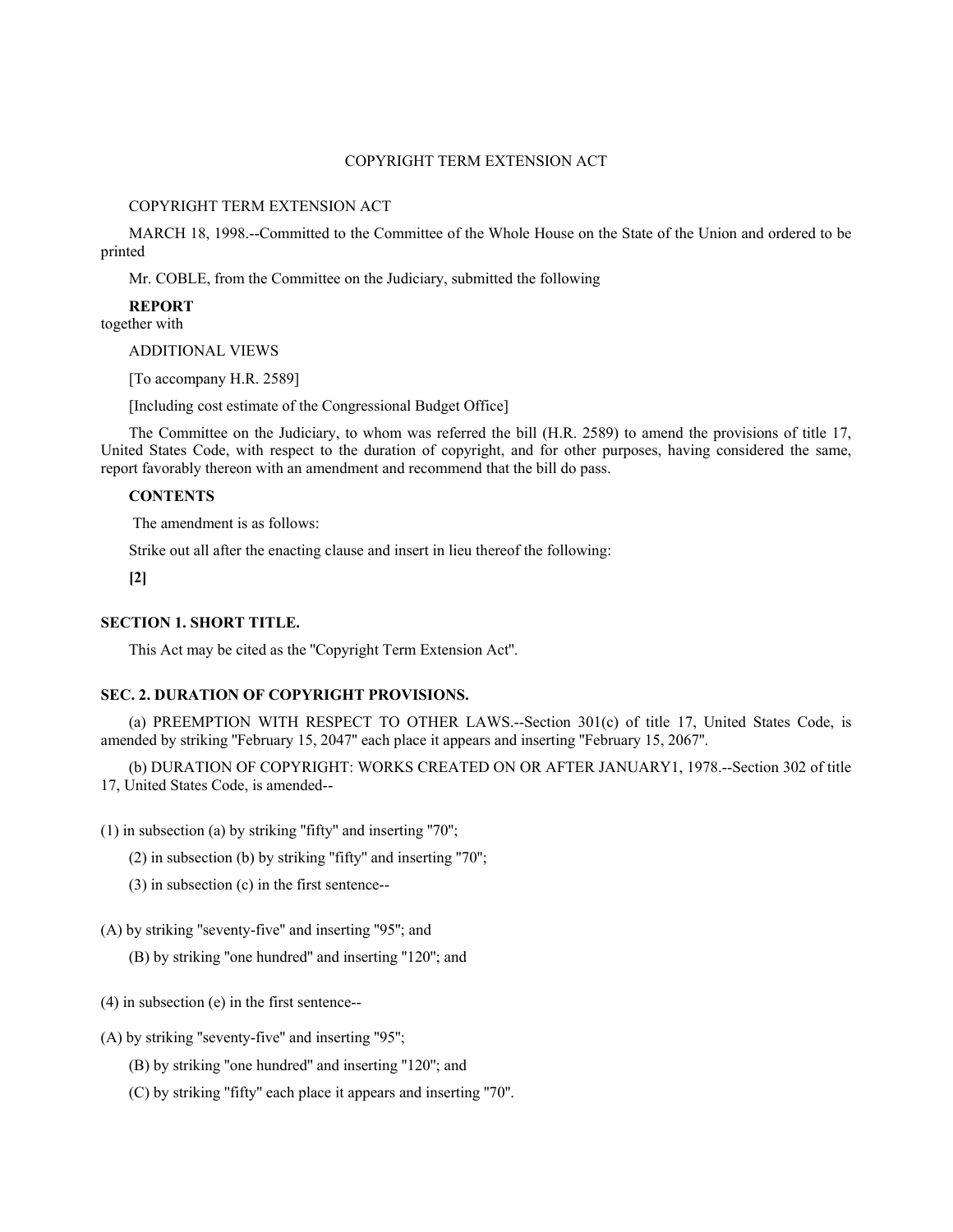(c) DURATION OF COPYRIGHT: WORKS CREATED BUT NOT PUBLISHED OR COPYRIGHTED BEFORE JANUARY 1, 1978.--Section 303 of title 17, United States Code, is amended in the second sentence by striking ''December 31, 2027'' and inserting ''December 31, 2047''.

(d) DURATION OF COPYRIGHT: SUBSISTING COPYRIGHTS.--

(1) IN GENERAL.--Section 304 of title 17, United States Code, is amended--

(A) in subsection (a)--

(i) in paragraph (1)--

(I) in subparagraph (B) by striking ''47'' and inserting ''67''; and

(II) in subparagraph  $(C)$  by striking "47" and inserting "67";

(ii) in paragraph (2)--

(I) in subparagraph  $(A)$  by striking "47" and inserting "67"; and

(II) in subparagraph (B) by striking ''47'' and inserting ''67''; and

(iii) in paragraph (3)--

(I) in subparagraph  $(A)(i)$  by striking "47" and inserting "67"; and

(II) in subparagraph  $(B)$  by striking "47" and inserting "67";

(B) by amending subsection (b) to read as follows:

''(b) COPYRIGHTS IN THEIR RENEWAL TERM AT THE TIME OF THE EFFECTIVE DATE OF THE COPYRIGHT TERM EXTENSION ACT OF1997.--Any copyright still in its renewal term at the time that the Copyright Term Extension Act of 1997 becomes effective shall have a copyright term of 95 years from the date copyright was originally secured.'';

 $(C)$  in subsection  $(c)(4)(A)$  in the first sentence by inserting "or, in the case of a termination under subsection (d), within the five-year period specified by subsection (d)(2)," after "specified by clause (3) of this subsection,"; and

(D) by adding at the end the following new subsection:

''(d) TERMINATION RIGHTS PROVIDED IN SUBSECTION (c) WHICH HAVE EXPIRED ON OR BEFORE THE EFFECTIVE DATE OF THE COPYRIGHT TERM Extension ACT OF 1997.--In the case of any copyright other than a work made for hire, subsisting in its renewal term on the effective date of the Copyright Term Extension Act of 1997 for which the termination right provided in subsection (c) has expired by such date, where the author or owner of the termination right has not previously exercised such termination right, the exclusive or nonexclusive grant of a transfer or license of the renewal copyright or any right under it, executed before January 1, 1978, by any of the persons designated in subsection (a)(1)(C) of this section, other than by will, is subject to termination under the following conditions:

 $\Gamma(1)$  The conditions specified in subsection (c) (1), (2), (4), (5), and (6) of this section apply to terminations of the last 20 years of copyright term as provided by the amendments made by the Copyright Term Extension Act of 1997.

''(2) Termination of the grant may be effected at any time during a period of 5 years beginning at the end of 75 years from the date copyright was originally secured.''.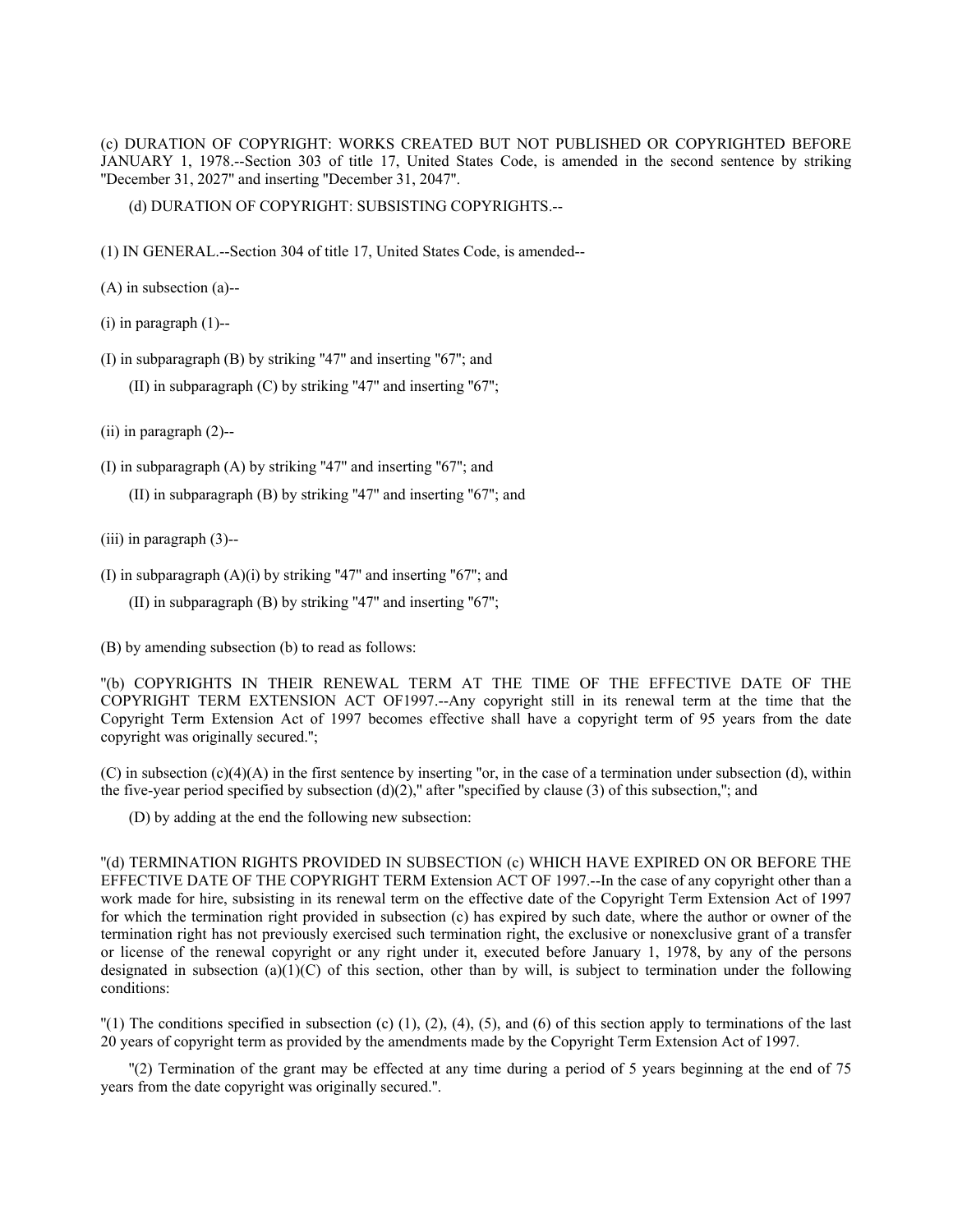(2) COPYRIGHT RENEWAL ACT OF 1992.--Section 102 of the Copyright Renewal Act of 1992 (Public Law 102 307; 106 Stat. 266; *17 U.S.C. 304* note) is amended--

(A) in subsection (c)--

(i) by striking "47" and inserting "67";

(ii) by striking ''(as amended by subsection (a) of this section)''; and

**[3]**

(iii) by striking ''effective date of this section'' each place it appears and inserting ''effective date of the Copyright Term Extension Act of 1997''; and

(B) in subsection  $(g)(2)$  in the second sentence by inserting before the period the following: ", except each reference to forty-seven years in such provisions shall be deemed to be 67 years''.

## **SEC. 3. TERMINATION OF TRANSFERS AND LICENSES COVERING EXTENDED RENEWAL TERM.**

Sections  $203(a)(2)$  and  $304(c)(2)$  of title 17, United States Code, are each amended--

(1) by striking ''by his widow or her widower and his or her children or grandchildren''; and

(2) by inserting after subparagraph (C) the following:

''(D) In the event that the author's widow, widower, children, and grandchildren are not living, the author's executors shall own the author's entire termination interest, or, in the absence of a will of the author, the author's next of kin shall own the author's entire termination interest, on a per stirpes basis according to the number of such author's next of kin represented. The share of the children of a dead next of kin at the same level of relationship to the author eligible to take a share of a termination interest can be exercised only by the action of a majority of them.''.

# **SEC. 4. REPRODUCTION BY LIBRARIES AND ARCHIVES.**

Section 108 of title 17, United States Code, is amended--

(1) by redesignating subsection (h) as subsection (i); and

(2) by inserting after subsection (g) the following:

 $\Gamma(h)(1)$  For purposes of this section, during the last 20 years of any term of copyright of a published work, a library or archives, including a nonprofit educational institution that functions as such, may reproduce, distribute, display, or perform in facsimile or digital form a copy or phonorecord of such work, or portions thereof, for purposes of preservation, scholarship, or research, if such library or archives has first determined, on the basis of a reasonable investigation, that none of the conditions set forth in subparagraphs (A), (B), and (C) of paragraph (2) apply.

''(2) No reproduction, distribution, display, or performance is authorized under this subsection if--

''(A) the work is subject to normal commercial exploitation;

''(B) a copy or phonorecord of the work can be obtained at a reasonable price; or

''(C) the copyright owner or its agent provides notice pursuant to regulations promulgated by the Register of Copyrights that either of the conditions set forth in subparagraphs (A) and (B) applies.

''(3) The exemption provided in this subsection does not apply to any subsequent uses by users other than such library or archives.''.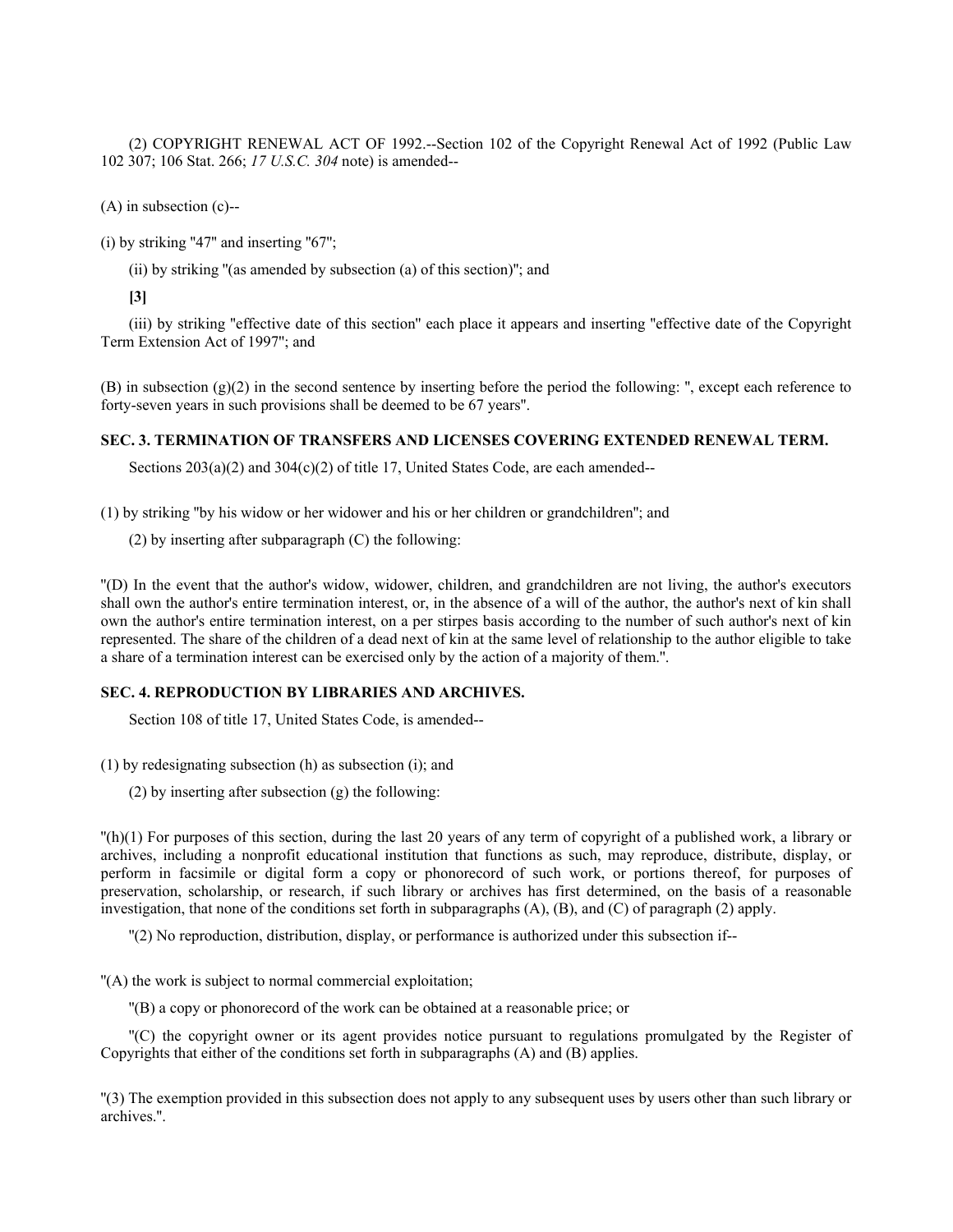## **SEC. 5. VOLUNTARY NEGOTIATION REGARDING DIVISION OF ROYALTIES.**

It is the sense of the Congress that copyright owners of audiovisual works for which the term of copyright protection is extended by the amendments made by this Act, and the screenwriters, directors, and performers of those audiovisual works, should negotiate in good faith in an effort to reach a voluntary agreement or voluntary agreements with respect to the establishment of a fund or other mechanism for the amount of remuneration to be divided among the parties for the exploitation of those audiovisual works.

### **SEC. 6. EFFECTIVE DATE.**

This Act and the amendments made by this Act shall take effect on the date of the enactment of this Act.

#### PURPOSE AND SUMMARY

H.R. 2589, the ''Copyright Term Extension Act,'' will extend the term of copyright protection in all copyrighted works that have not fallen into the public domain by twenty years.

## BACKGROUND AND NEED FOR LEGISLATION

Pursuant to Article I, Section 8 of the United States Constitution, Title 17 of the United States Code gives the owners and authors of creative works an exclusive right to keep others from using

**[4]**

their work for a limited period of time through copyright protection.

The term of copyright protection varies depending on the type of work. Under current law, most creative works receive copyright protection for the life of the author plus fifty years. In a work created by two or more authors, the copyright term endures for the life of the last surviving author plus fifty years. In the case of anonymous works, pseudonymous works, and works made for hire, the copyright term endures for a period of seventy-five years from the year of its publication, or a term of one hundred years from its creation, whichever expires first. A work made for hire is a work prepared by an employee in the scope of his employment or a work that is specifically commissioned for use in certain types of works, such as a collective work or motion picture.

Upon the expiration of the copyright term, the work falls into the public domain. This means that anyone may perform the work, display the work, make copies of the work, distribute copies of the work, and create derivative works based on the work without first having to get authorization from the copyright holder. Essentially, the copyright holder no longer has the exclusive ability to exploit the work to their financial gain and no longer ''owns'' the work.

The United States has international obligations to protect copyrights as well. The Berne Convention, originally drafted in 1886, is the international treaty which mandates basic copyright protection rules for its member countries. Currently there are over 100 countries that are members of the convention. The United States became a member in 1989. Under the Berne Convention, member countries must protect copyright for a term of life of the author plus fifty years. Under ''the rule of the shorter term'', member states need only protect the work of foreign authors to the same extent that they would be protected in their country of origin.

In 1995, the European Union extended the copyright term for all of its member states from life of the author plus fifty years to life of the author plus seventy years. As the world leader in the export of intellectual property, this has profound effects for the United States if it does not extend copyright term as well.

European Union countries, which are huge markets for U.S. intellectual property, would not have to provide twenty years of copyright protection to U.S. works and the U.S. would lose millions of dollars in export revenues. Extending copyright term to life of the author plus seventy years means that U.S. works will generally be protected for the same amount of time as works created by European Union authors. Therefore, the United States will ensure that profits generated from the sale of U.S. intellectual property abroad will come back to the United States.

Extending copyright protection will be an incentive for U.S. authors to continue using their creativity to produce works, and provide copyright owners generally with the incentive to restore older works and further disseminate them to the public. Authors will be able to pass along to their children and grandchildren the financial benefits of their works.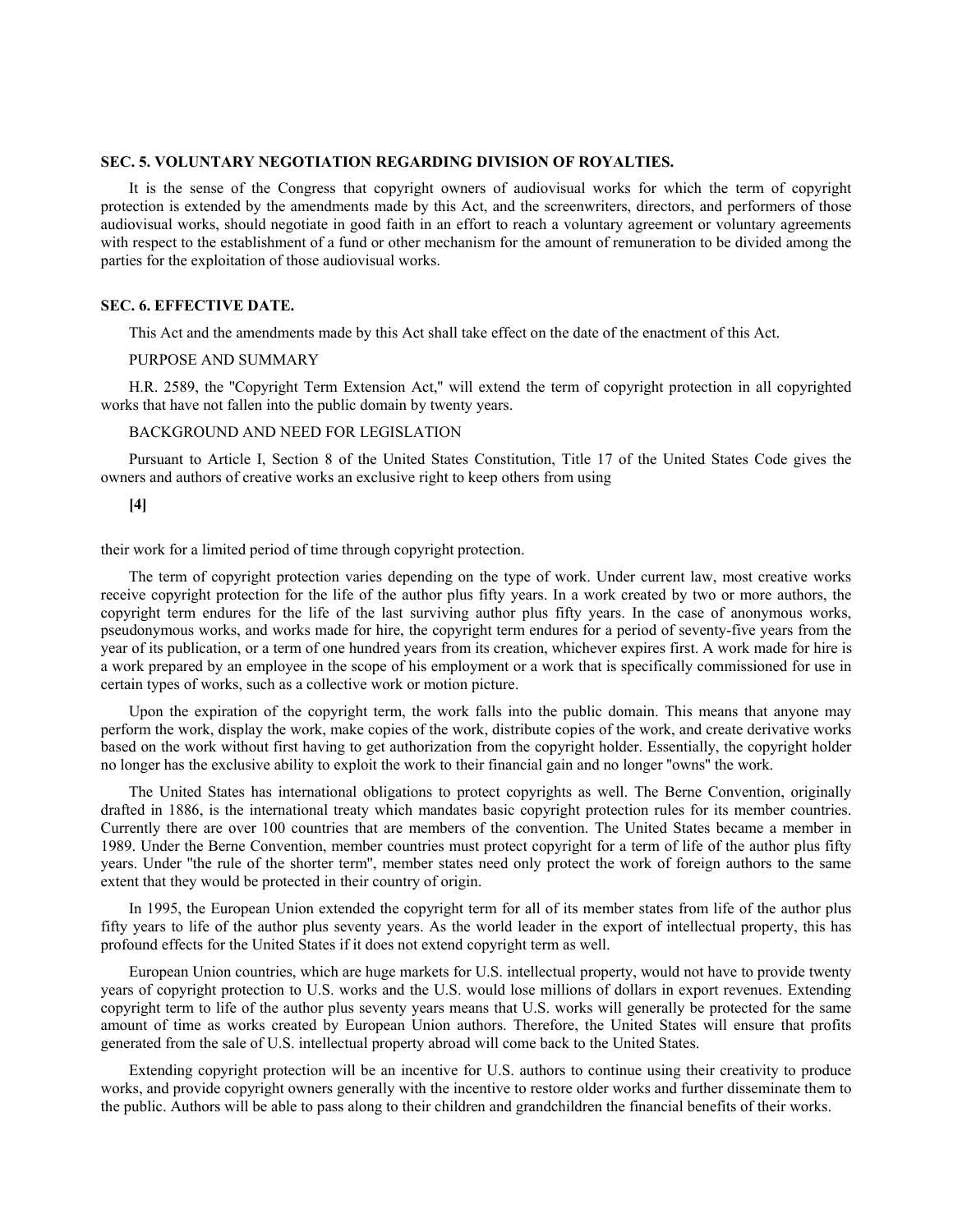# **[5]**

# **HEARINGS**

The Committee's Subcommittee on Courts and Intellectual Property held a hearing on the issue of copyright term extension on June 27, 1997. Testimony was received from Fritz Attaway representing the Motion Picture Association of America; George David Weiss, representing the Songwriters Guild of America; Frances Preston, representing Broadcast Music, Incorporated; and Professor Jerome Reichman of Vanderbilt Law School.

### COMMITTEE CONSIDERATION

On September 30, 1997, the Subcommittee on Courts and Intellectual Property met in open session and ordered reported the bill H.R. 2589 by voice vote, a quorum being present. On March 3, 4, 1998, the Committee met in open session and ordered reported favorably the bill H.R. 2589, as amended, by voice vote, a quorum being present.

### COMMITTEE OVERSIGHT FINDINGS

In compliance with clause  $2(1)(3)(A)$  of rule XI of the Rules of the House of Representatives, the Committee reports that the findings and recommendations of the Committee, based on oversight activities under clause 2(b)(1) of rule X of the Rules of the House of Representatives, are incorporated in the descriptive portions of this report.

### COMMITTEE ON GOVERNMENT REFORM AND OVERSIGHT FINDINGS

No findings or recommendations of the Committee on Government Reform and Oversight were received as referred to in clause 2(l)(3)(D) of rule XI of the Rules of the House of Representatives.

### NEW BUDGET AUTHORITY AND TAX EXPENDITURES

Clause 2(l)(3)(B) of House rule XI is inapplicable because this legislation does not provide new budgetary authority or increased tax expenditures.

## CONGRESSIONAL BUDGET OFFICE COST ESTIMATE

In compliance with clause  $2(1)(3)(C)$  of rule XI of the Rules of the House of Representatives, the Committee sets forth, with respect to the bill H.R. 2589, the following estimate and comparison prepared by the Director of the Congressional Budget Office under section 403 of the Congressional Budget Act of 1974:

U.S. CONGRESS, CONGRESSIONAL BUDGET OFFICE, *Washington, DC, March 11, 1998.*

Hon. HENRY J. HYDE, *Chairman, Committee on the Judiciary, House of Representatives, Washington, DC.*

DEAR MR. Chairman: The Congressional Budget Office has prepared the enclosed cost estimate for H.R. 2589, the Copyright Term Extension Act.

## **[6]**

If you wish further details on this estimate, we will be pleased to provide them. The CBO staff contact is Kim Cawley.

Sincerely,

JUNE E. O'NEILL, D*irector.*

Enclosure.

## *H.R. 2589--Copyright Term Extension Act*

CBO estimates that enacting this bill would not have a significant effect on the federal budget. We estimate the Copyright Office would spend less than \$ 500,000 to promulgate necessary regulations if the bill were enacted. Because enactment of this bill would not affect direct spending or receipts, pay-as-you-go procedures would not apply. H.R.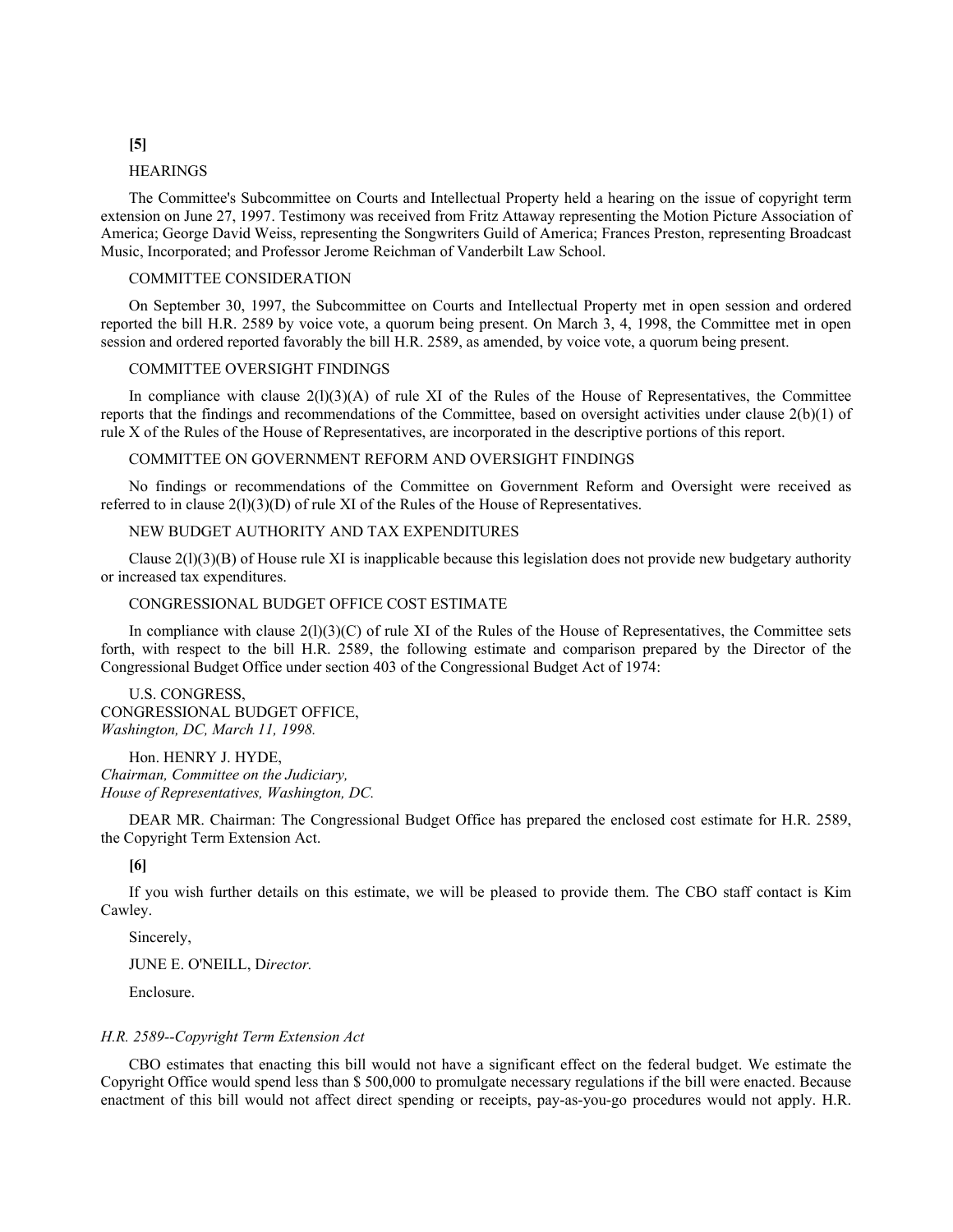2589 contains no intergovernmental or private-sector mandates as defined in the Unfunded Mandates Reform Act of 1995 and would not affect the budgets of state, local, or tribal governments.

H.R. 2589 would extend the copyright term for works created on or after January 1, 1978, from life of the author plus 50 years after the author's death to life of the author plus 70 years after death. The bill would extend most other current copyrights for an additional 20 years. The bill also would direct the Copyright Office to prepare regulations to allow libraries to reproduce works in hard copies or in digital form during the 20-year copyright extension period, for purposes of preservation, scholarships, or research, provided certain conditions are met. Based on information from the Copyright Office, we estimate that promulgating these regulations and updating the office's printed materials would cost less than \$ 500,000, assuming appropriation of the necessary amounts.

The CBO staff contact for this estimate is Kim Cawley. This estimate was approved by Robert A. Sunshine, Deputy Assistant Director for Budget Analysis.

### SECTION-BY-SECTION ANALYSIS AND DISCUSSION

## SECTION 1. SHORT TITLE

This section states that this bill may be cited as the ''Copyright Term Extension Act.''

# SECTION 2. DURATION OF COPYRIGHT PROVISIONS

### *Subsection (a), Preemption With Respect to Other Laws*

Section 301(c) of the current copyright statute contains an exception to the general preemption of state common law and statutory copyright. The exception "grandfathers" state common law and statutory protection for sound recordings against record piracy for 75 years from February 15, 1972, the date the federal copyright statute was amended to first grant federal protection for sound recordings. Because this bill will extend the total term of protection for pre-1978 copyrighted works by 20 years, to a total of 95 years, a similar 20-year extension is be given to the "grandfathered" pre-February 15, 1972 sound recordings in H.R. 2589.

# **[7]**

## *Subsection (b), Duration of Copyright: Works created on or After January 1, 1978*

Section 302(a) of the current copyright statute grants a basic term of life-plus-50-years; in the case of joint works, Section 302(b) measures the ''life'' by that of the longest surviving co-author. The bill makes both terms life-plus-70 years. Section 302(c) of the current statute grants a term of 75 years from publication or 100 years from creation (whichever expires first) in the cases of works made for hire, anonymous and pseudonymous works (as there is no known ''life'' to be measured in those cases). The bill extends those terms by 20 years, to 95 years from publication or 120 years from creation, whichever expires first. Section 302(e) of the current statute establishes a presumption with respect to an author's death: if a search of Copyright Office records made after 75 years from publication or 100 years from creation of a work does not disclose that the author died within the past 50 years, the author is presumed dead for at least 50 years and no infringement action will lie. The bill extends all those time periods by 20 years.

### *Subsection (c), Duration of Copyright: Works Created but Not Published or Copyrighted Before January 1, 1978*

Prior to January 1, 1978, state common law copyright for unpublished works was perpetual. The 1976 Copyright Act preempted such perpetual common law protection, and the perpetual term for unpublished works protected by common law on January 1, 1978 transformed to the life-plus-50-years (or other applicable) term. However, because some of those unpublished works were written by authors who had been dead for more than 50 years on January 1, 1978, it was thought unfair to thrust those works into the public domain immediately (which would have been the effect if the life-plus-50-year term were applied). Section 303 of the current law gave those unpublished works a minimum of 25 years of protection until December 31, 2002. In order to provide an incentive to make those works available to the public, an additional 25 years was provided if the work was published before December 31, 2002, making the potentially available term last through the year 2027. In the 104th Congress, the bill H.R. 989 extended both of these dates. H.R. 2589 leaves unaffected the ordinary term for section 303 works, so that protection expires at the latest in the year 2002. These older works by definition have not been subject to commercial exploitation, so that the benefit from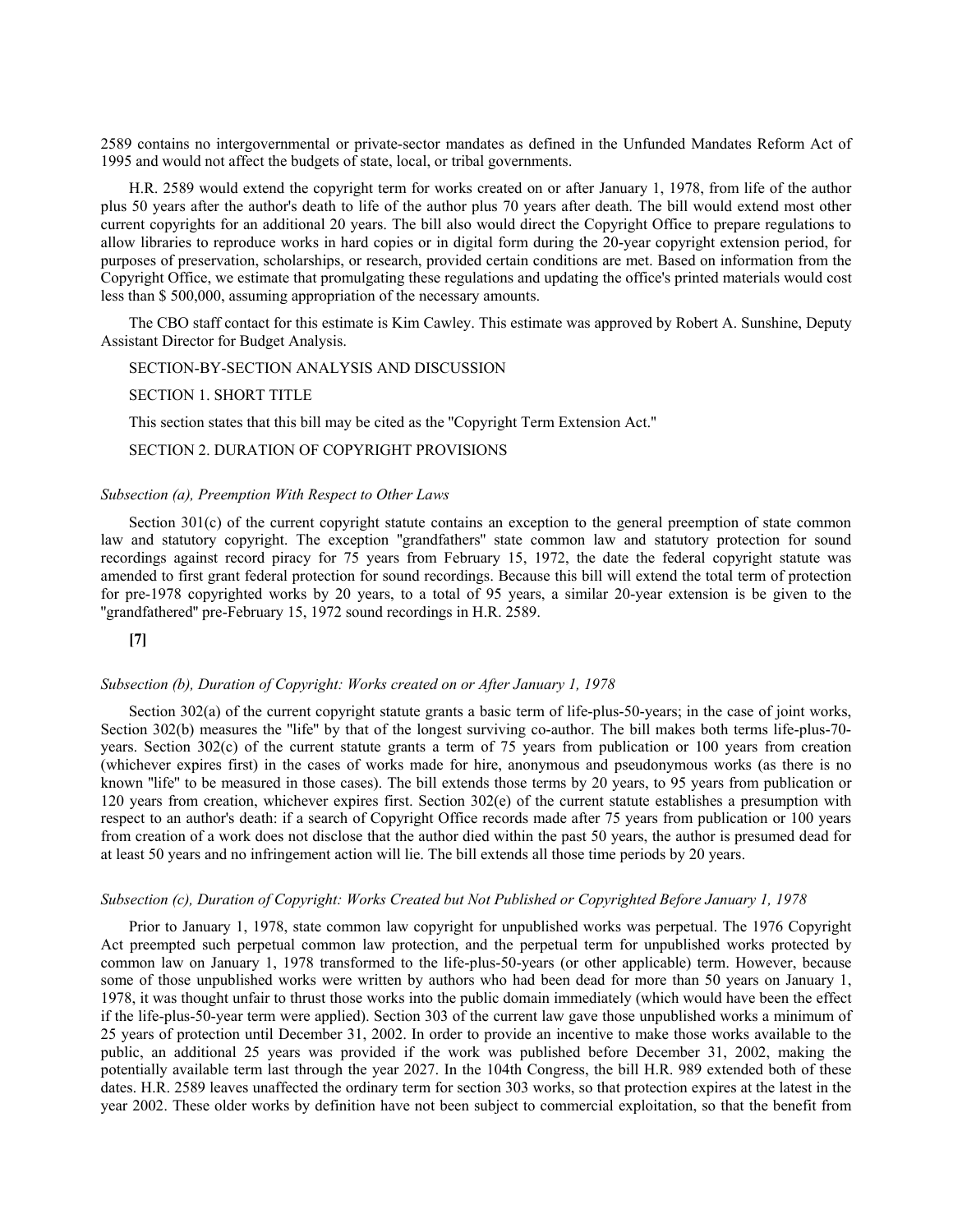extending the term of protection for this category of works do not outweigh the detriments from limiting public access to these often historically significant works. However, works in this category that are published before the year 2002 would have protection until the year 2047, an extra twenty years beyond the current possible term.

### *Subsection (d), Duration of Copyright: Subsisting Copyrights*

#### *Subsection (d)(1) In General*

This section amends Section 304(a) which deals with copyrights in their first term on January 1, 1978. Under current law, works in their first term are eligible for a renewal term of 47 years. H.R. 2589 will extend the renewal term of copyright protection by twenty

**[8]**

years making it a 67 year renewal term. This section also amends Section 304(b) which deals with copyrights in their renewal term before January 1, 1978. Under current law, works in their renewal term before January 1, 1978, received a term of seventy-five years from the date copyright was originally secured. This bill would extend that term to ninetyfive years from the date copyright was originally secured. This bill also subjects to termination any exclusive or nonexclusive transfers or licenses of works in their renewal term in certain circumstances. This is to allow the original authors of works and their beneficiaries to benefit from the extended copyright protection.

## *Subsection (d)(2), Copyright Renewal Act of 1992 Amendment*

In 1992, Public Law 102 307 (the Copyright Renewal Act of 1992) amended the then-current Section 304(a) to make renewals of pre-1978 works automatic rather than dependent on timely filing of a renewal application. Section 102(2) of Title I of Public Law 102 307 spoke of the effect of renewal ''for a further term of 47 years'' on grants of transfer or license made before the amendment went into effect. As the bill will make the renewal term 67 rather than 47 years, this provision of Public Law 102 307 is accordingly amended, to avoid any implication that a shorter term still applies to some older works.

### SECTION 3. TERMINATION OF TRANSFERS AND LICENSES COVERING EXTENDED RENEWAL TERM

This section amends Sections  $203(a)(2)$  and  $304(c)(2)$  by allowing an author's executor to receive his entire termination interest in the event that the author's widow, widower, children, or grandchildren are not living, or in the absence of a will, the author's next of kin shall own the author's entire termination interest.

### SECTION 4. REPRODUCTION BY LIBRARIES AND ARCHIVES

This section is designed to permit libraries and archives to make certain uses of copyrighted material, including in digital form, during the 20-year extension, in certain circumstances. This is an exemption for libraries and archives, or other nonprofit educational institution, allowing them to reproduce, distribute, display, or perform a copy of a work or phonorecord for purposes of preservation, scholarship, or research. However, the exemption applies only where the entity has determined after reasonable investigation, that none of the following conditions apply: (1) that the work is subject to normal commercial exploitation, (2) a copy of the work can be obtained at a reasonable price, and (3) the copyright owner or its agents have provided notice that either of the first two conditions apply. This exemption would allow library users the benefit of access to published works that are not commercially exploited or otherwise reasonably available during the extended term.

#### SECTION 5. VOLUNTARY NEGOTIATION REGARDING DIVISION OF ROYALTIES

This is a new provision containing a Sense of Congress that the parties involved in the making of motion pictures should negotiate

**[9]**

voluntarily and in good faith to decide amongst themselves the amount of remuneration to be divided between them for the amounts received as a result of this bill.

# CHANGES IN EXISTING LAW MADE BY THE BILL, AS REPORTED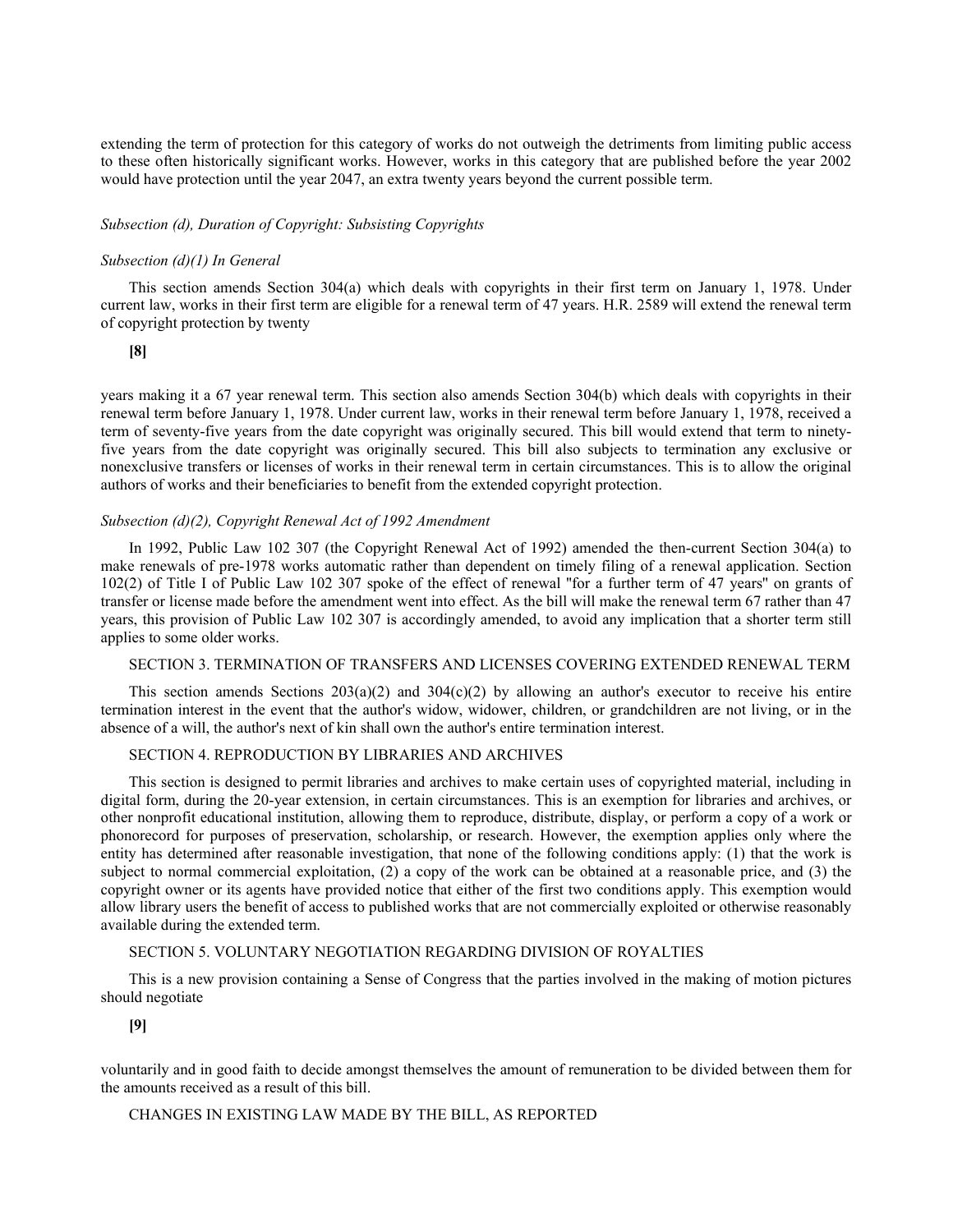In compliance with clause 3 of rule XIII of the Rules of the House of Representatives, changes in existing law made by the bill, as reported, are shown as follows (existing law proposed to be omitted is enclosed in black brackets, new matter is printed in italic, existing law in which no change is proposed is shown in roman):

### **TITLE 17, UNITED STATES CODE**

\* \* \* \* \*

# **CHAPTER 1--SUBJECT MATTER AND SCOPE OF COPYRIGHT**

\* \* \* \* \*

# **§ 108. Limitations on exclusive rights: Reproduction by libraries and archives**

 $(a) * * *$ 

\* \* \* \* \*

*(h)(1) For purposes of this section, during the last 20 years of any term of copyright of a published work, a library or archives, including a nonprofit educational institution that functions as such, may reproduce, distribute, display, or perform in facsimile or digital form a copy or phonorecord of such work, or portions thereof, for purposes of preservation, scholarship, or research, if such library or archives has first determined, on the basis of a reasonable investigation, that none of the conditions set forth in subparagraphs (A), (B), and (C) of paragraph (2) apply.*

*(2) No reproduction, distribution, display, or performance is authorized under this subsection if--*

*(A) the work is subject to normal commercial exploitation;*

*(B) a copy or phonorecord of the work can be obtained at a reasonable price; or*

*(C) the copyright owner or its agent provides notice pursuant to regulations promulgated by the Register of Copyrights that either of the conditions set forth in subparagraphs (A) and (B) applies.*

*(3) The exemption provided in this subsection does not apply to any subsequent uses by users other than such library or archives.*

**[**(h)**]** *(i)* The rights of reproduction and distribution under this section do not apply to a musical work, a pictorial, graphic or sculptural work, or a motion picture or other audiovisual work other than an audiovisual work dealing with news, except that no such limitation shall apply with respect to rights granted by subsections (b) and (c), or with respect to pictorial or graphic works published as illustrations, diagrams, or similar adjuncts to works of which copies are reproduced or distributed in accordance with subsections (d) and (e).

\* \* \* \* \*

**[10]**

# **CHAPTER 2--COPYRIGHT OWNERSHIP AND TRANSFER**

\* \* \* \* \*

### **§ 203. Termination of transfers and licenses granted by the author**

(a) CONDITIONS FOR TERMINATION.--In the case of any work other than a work made for hire, the exclusive or nonexclusive grant of a transfer or license of copyright or of any right under a copyright, executed by the author on or after January 1, 1978, otherwise than by will, is subject to termination under the following conditions:

 $(1)$  \* \* \*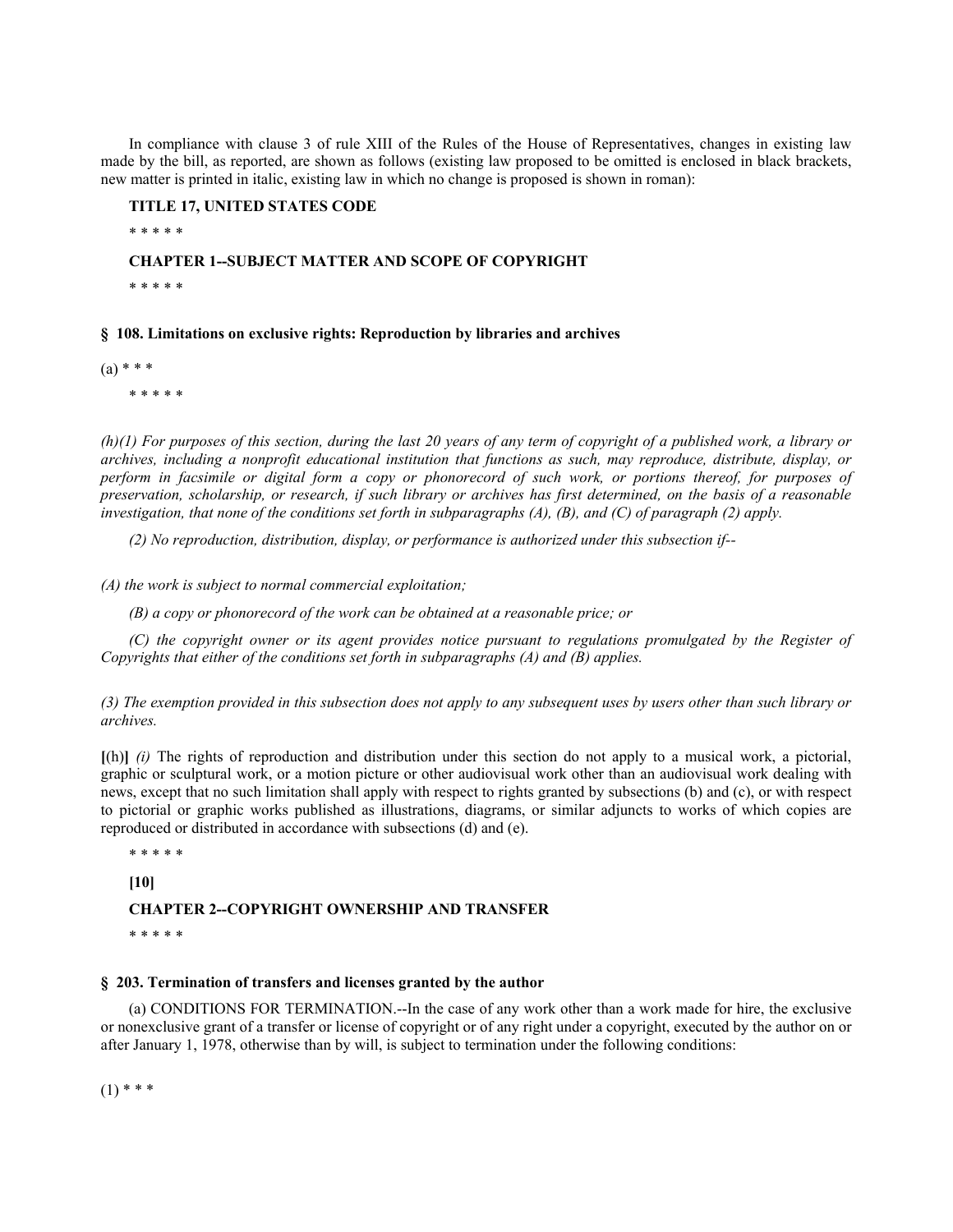(2) Where an author is dead, his or her termination interest is owned, and may be exercised, **[**by his widow or her widower and his or her children or grandchildren**]** as follows:

 $(A)$  \* \* \*

\* \* \* \* \*

*(D) In the event that the author's widow, widower, children, and grandchildren are not living, the author's executors shall own the author's entire termination interest, or, in the absence of a will of the author, the author's next of kin shall own the author's entire termination interest, on a per stirpes basis according to the number of such author's next of kin represented. The share of the children of a dead next of kin at the same level of relationship to the author eligible to take a share of a termination interest can be exercised only by the action of a majority of them.*

\* \* \* \* \*

### **CHAPTER 3--DURATION OF COPYRIGHT**

\* \* \* \* \*

#### **§ 301. Preemption with respect to other laws**

 $(a) * * *$ 

\* \* \* \* \*

(c) With respect to sound recordings fixed before February 15, 1972, any rights or remedies under the common law or statutes of any State shall not be annulled or limited by this title until February 15, **[**2047**]** *2067.* The preemptive provisions of subsection (a) shall apply to any such rights and remedies pertaining to any cause of action arising from undertakings commenced on and after February 15, 2047. Notwithstanding the provisions of section 303, no sound recording fixed before February 15, 1972, shall be subject to copyright under this title before, on, or after February 15, **[**2047**]** *2067.*

\* \* \* \* \*

### **§ 302. Duration of copyright: Works created on or after January 1, 1978**

(a) IN GENERAL.--Copyright in a work created on or after January 1, 1978, subsists from its creation and, except as provided by

**[11]**

the following subsections, endures for a term consisting of the life of the author and **[**fifty**]** *70* years after the author's death.

(b) JOINT WORKS.--In the case of a joint work prepared by two or more authors who did not work for hire, the copyright endures for a term consisting of the life of the last surviving author and **[**fifty**]** *70* years after such last surviving author's death.

(c) ANONYMOUS WORKS, PSEUDONYMOUS WORKS, AND WORKS MADE FOR HIRE.--In the case of an anonymous work, a pseudonymous work, or a work made for hire, the copyright endures for a term of **[**seventy-five**]** *95* years from the year of its first publication, or a term of **[**one hundred**]** *120* years from the year of its creation, whichever expires first. If, before the end of such term, the identity of one or more of the authors of an anonymous or pseudonymous work is revealed in the records of a registration made for that work under subsections (a) or (d) of section 408, or in the records provided by this subsection, the copyright in the work endures for the term specified by subsection (a) or (b), based on the life of the author or authors whose identity has been revealed. Any person having an interest in the copyright in an anonymous or pseudonymous work may at any time record, in records to be maintained by the Copyright Office for that purpose, a statement identifying one or more authors of the work; the statement shall also identify the person filing it, the nature of that person's interest, the source of the information recorded, and the particular work affected, and shall comply in form and content with requirements that the Register of Copyrights shall prescribe by regulation.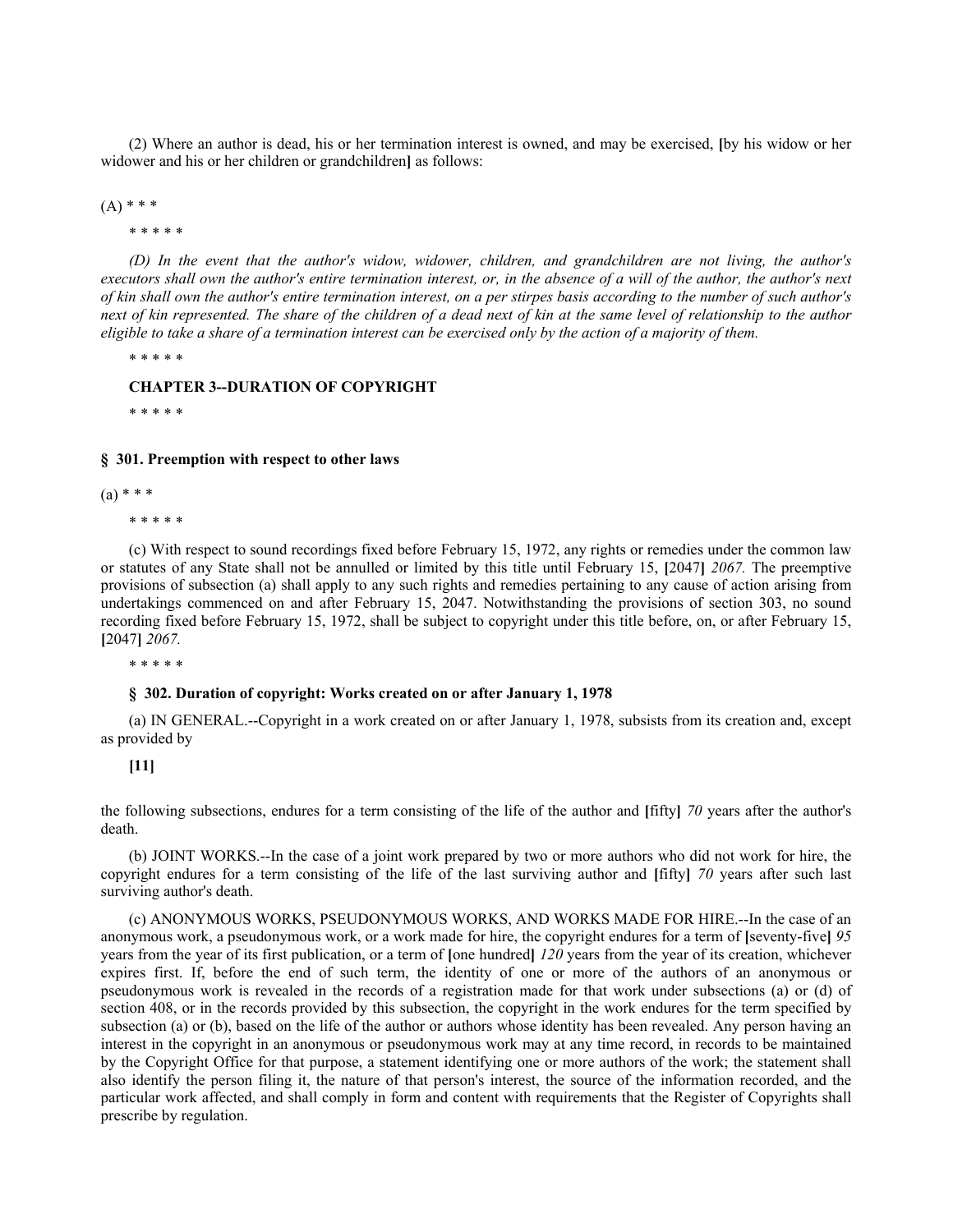#### \* \* \* \* \*

(e) PRESUMPTION AS TO AUTHOR'S DEATH.--After a period of **[**seventy-five**]** *95* years from the year of first publication of a work, or a period of **[**one hundred**]** *120* years from the year of its creation, whichever expires first, any person who obtains from the Copyright Office a certified report that the records provided by subsection (d) disclose nothing to indicate that the author of the work is living, or died less than **[**fifty**]** *70* years before, is entitled to the benefits of a presumption that the author has been dead for at least **[**fifty**]** *70* years. Reliance in good faith upon this presumption shall be a complete defense to any action for infringement under this title.

### **§ 303. Duration of copyright: Works created but not published or copyrighted before January 1, 1978**

(a) Copyright in a work created before January 1, 1978, but not theretofore in the public domain or copyrighted, subsists from January 1, 1978, and endures for the term provided by section 302. In no case, however, shall the term of copyright in such a work expire before December 31, 2002; and, if the work is published on or before December 31, 2002, the term of copyright shall not expire before December 31, **[**2027**]** *2047.*

\* \* \* \* \*

### **§ 304. Duration of copyright: Subsisting copyrights**

(a) COPYRIGHTS IN THEIR FIRST TERM ON JANUARY 1, 1978.--(1)(A) Any copyright, the first term of which is subsisting on January

**[12]**

1, 1978, shall endure for 28 years from the date it was originally secured.

(B) In the case of--

 $(i)$  \* \* \*

\* \* \* \* \*

the proprietor of such copyright shall be entitled to a renewal and extension of the copyright in such work for the further term of **[**47**]** *67* years.

(C) In the case of any other copyrighted work, including a contribution by an individual author to a periodical or to a cyclopedic or other composite work--

 $(i) * * *$ 

\* \* \* \* \*

shall be entitled to a renewal and extension of the copyright in such work for a further term of **[**47**]** *67* years.

 $(2)$ (A) At the expiration of the original term of copyright in a work specified in paragraph (1)(B) of this subsection, the copyright shall endure for a renewed and extended further term of **[**47**]** *67* years, which--

 $(i) * * * *$ \* \* \* \* \*

(B) At the expiration of the original term of copyright in a work specified in paragraph (1)(C) of this subsection, the copyright shall endure for a renewed and extended further term of **[**47**]** *67* years, which--

 $(i) * * *$ 

\* \* \* \* \*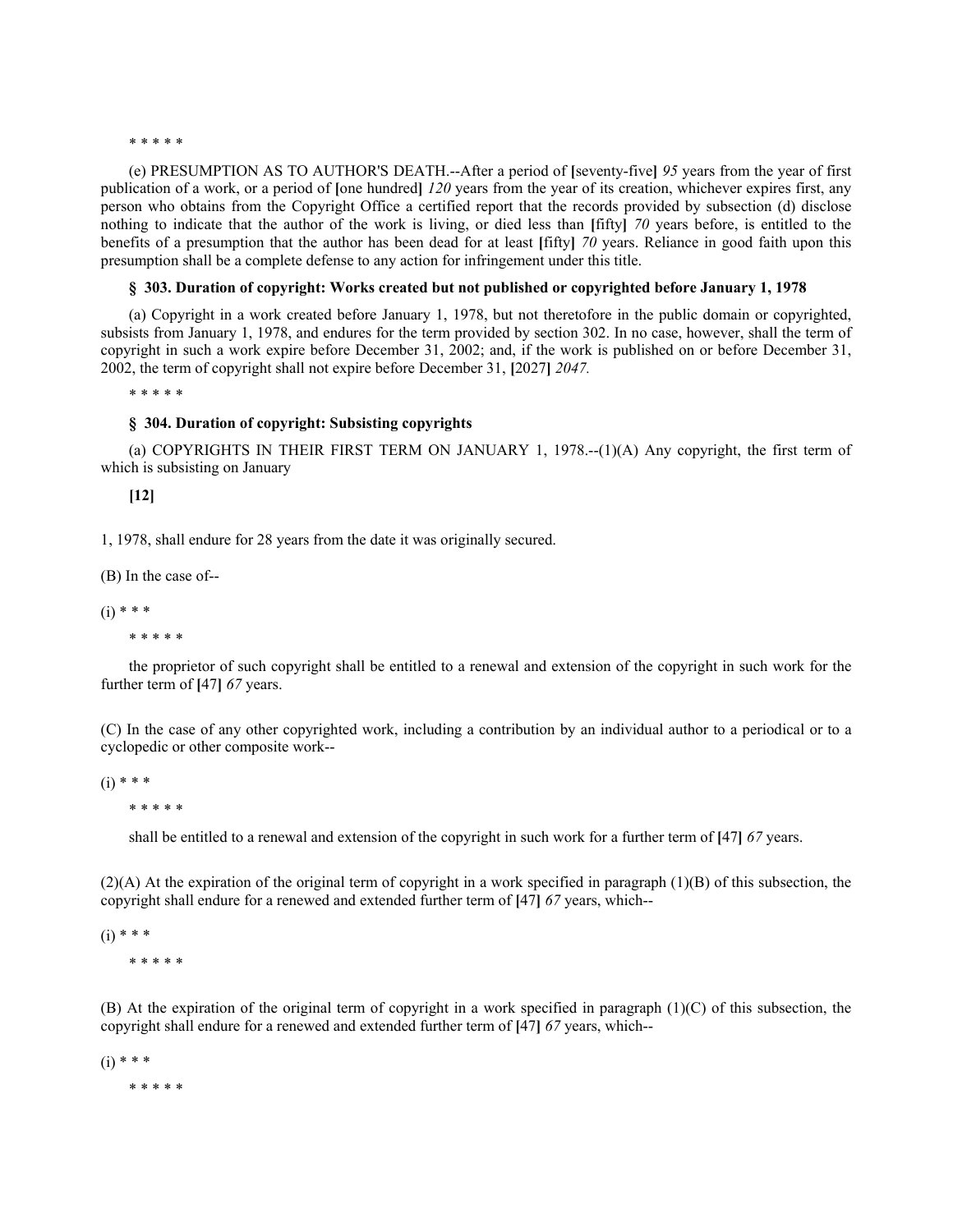(3)(A) An application to register a claim to the renewed and extended term of copyright in a work may be made to the Copyright Office--

(i) within 1 year before the expiration of the original term of copyright by any person entitled under paragraph (1)(B) or (C) to such further term of **[**47**]** *67* years; and

\* \* \* \* \*

(B) Such an application is not a condition of the renewal and extension of the copyright in a work for a further term of **[**47**]** *67* years.

\* \* \* \* \*

**[**(b) COPYRIGHTS IN THEIR RENEWAL TERM OR REGISTERED FOR RENEWAL BEFORE JANUARY 1, 1978.--The duration of any copyright, the renewal term of which is subsisting at any time between December 31, 1976, and December 31, 1977, inclusive, or for which renewal registration is made between December 31, 1976, and December 31, 1977, inclusive, is extended to endure for a term of seventy-five years from the date copyright was originally secured.**]**

*(b) COPYRIGHTS IN THEIR RENEWAL TERM AT THE TIME OF THE EFFECTIVE DATE OF THE COPYRIGHT TERM EXTENSION ACT OF 1997.--Any copyright still in its renewal term at the time that the Copyright Term Extension Act of 1997 becomes effective shall have a copyright term of 95 years from the date copyright was originally secured.*

**[13]**

(c) TERMINATION OF TRANSFERS AND LICENSES COVERING EXTENDED RENEWAL TERM.--In the case of any copyright subsisting in either its first or renewal term on January 1, 1978, other than a copyright in a work made for hire, the exclusive or nonexclusive grant of a transfer or license of the renewal copyright or any right under it, executed before January 1, 1978, by any of the persons designated by subsection (a)(1)(C) of this section, otherwise than by will, is subject to termination under the following conditions:

# $(1)$  \* \* \*

(2) Where an author is dead, his or her termination interest is owned, and may be exercised, **[**by his widow or her widower and his or her children or grandchildren**]** as follows:

## $(A)$  \* \* \*

\* \* \* \* \*

*(D) In the event that the author's widow, widower, children, and grandchildren are not living, the author's executors shall own the author's entire termination interest, or, in the absence of a will of the author, the author's next of kin shall own the author's entire termination interest, on a per stirpes basis according to the number of such author's next of kin represented. The share of the children of a dead next of kin at the same level of relationship to the author eligible to take a share of a termination interest can be exercised only by the action of a majority of them.*

\* \* \* \* \*

(4) The termination shall be effected by serving an advance notice in writing upon the grantee or the grantee's successor in title. In the case of a grant executed by a person or persons other than the author, the notice shall be signed by all of those entitled to terminate the grant under clause (1) of this subsection, or by their duly authorized agents. In the case of a grant executed by one or more of the authors of the work, the notice as to any one author's share shall be signed by that author or his or her duly authorized agent or, if that author is dead, by the number and proportion of the owners of his or her termination interest required under clauses (1) and (2) of this subsection, or by their duly authorized agents.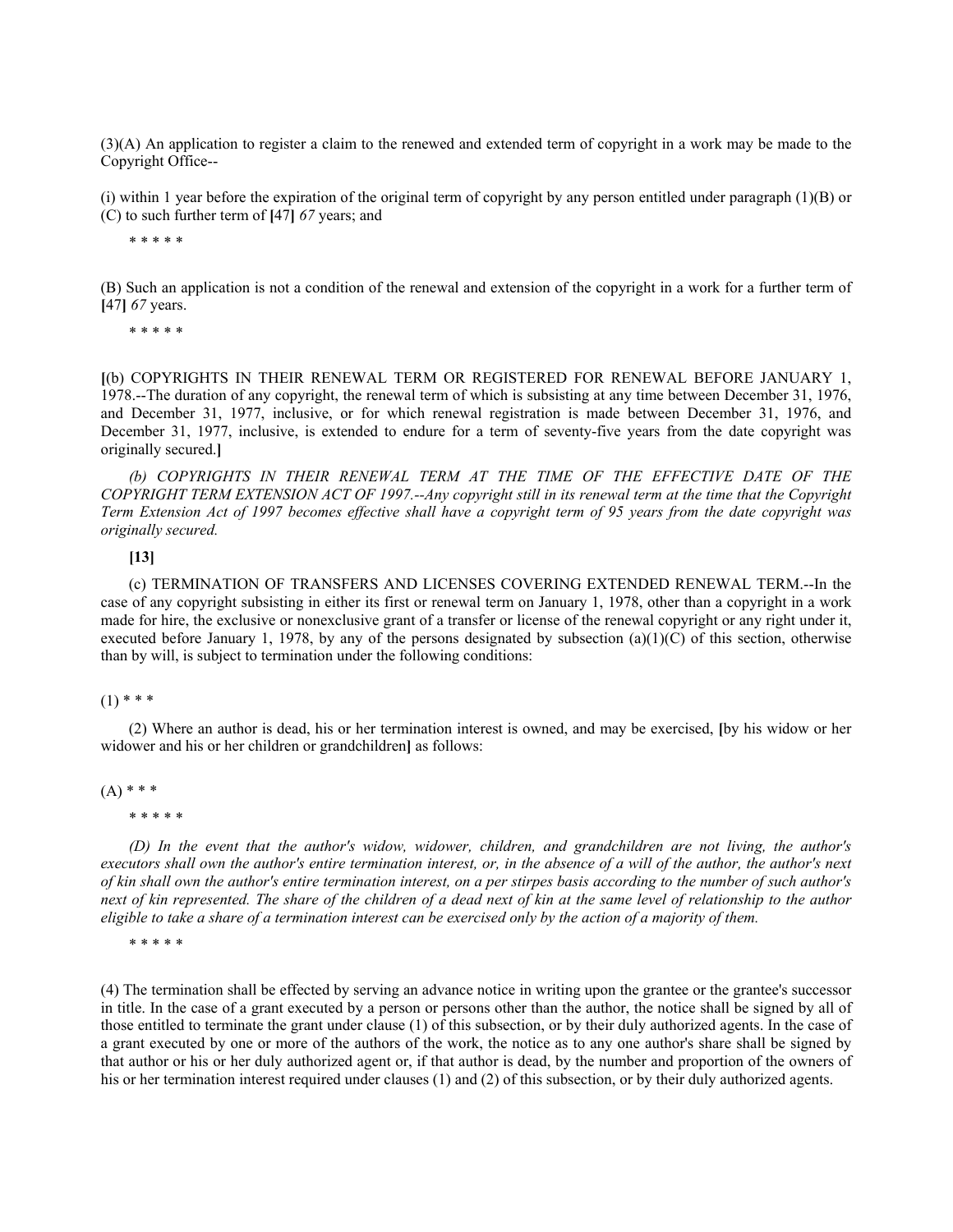(A) The notice shall state the effective date of the termination, which shall fall within the five-year period specified by clause (3) of this subsection, *or, in the case of a termination under subsection (d), within the five-year period specified by subsection (d)(2)*, and the notice shall be served not less than two or more than ten years before that date. A copy of the notice shall be recorded in the Copyright Office before the effective date of termination, as a condition to its taking effect.

\* \* \* \* \*

*(d) TERMINATION RIGHTS PROVIDED IN SUBSECTION (c) WHICH HAVE EXPIRED ON OR BEFORE THE EFFECTIVE DATE OF THE COPYRIGHT TERM EXTENSION ACT OF 1997.--In the case of any copyright other than a work made for hire, subsisting in its renewal term on the effective date of the Copyright Term Extension Act of 1997 for*

**[14]**

*which the termination right provided in subsection (c) has expired by such date, where the author or owner of the termination right has not previously exercised such termination right, the exclusive or nonexclusive grant of a transfer or license of the renewal copyright or any right under it, executed before January 1, 1978, by any of the persons designated in subsection (a)(1)(C) of this section, other than by will, is subject to termination under the following conditions:*

*(1) The conditions specified in subsection (c) (1), (2), (4), (5), and (6) of this section apply to terminations of the last 20 years of copyright term as provided by the amendments made by the Copyright Term Extension Act of 1997.*

*(2) Termination of the grant may be effected at any time during a period of 5 years beginning at the end of 75 years from the date copyright was originally secured.*

\* \* \* \* \*

### **SECTION 102 OF THE COPYRIGHT RENEWAL ACT OF 1992**

\* \* \* \* \*

# **SEC. 102. COPYRIGHT RENEWAL PROVISIONS.**

 $(a) * * *$ 

\* \* \* \* \*

(c) LEGAL EFFECT OF RENEWAL OF COPYRIGHT UNCHANGED. --The renewal and extension of a copyright for a further term of **[**47**]** *67* years provided for under paragraphs (1) and (2) of section 304(a) of title 17, United States Code **[**(as amended by subsection (a) of this section)**]** shall have the same effect with respect to any grant, before the **[**effective date of this section**]** *effective date of the Copyright Term Extension Act of 1997*, of a transfer or license of the further term as did the renewal of a copyright before the **[**effective date of this section**]** *effective date of the Copyright Term Extension Act of 1997* under the law in effect at the time of such grant.

\* \* \* \* \*

(g) EFFECTIVE DATE; COPYRIGHTS AFFECTED BY AMENDMENT. --(1) Subject to paragraphs (2) and (3), this section and the amendments made by this section shall take effect on the date of the enactment of this Act.

(2) The amendments made by this section shall apply only to those copyrights secured between January 1, 1964, and December 31, 1977. Copyrights secured before January 1, 1964, shall be governed by the provisions of section 304(a) of title 17, United States Code, as in effect on the day before the effective date of this section, *except each reference to forty-seven years in such provisions shall be deemed to be 67 years.*

\* \* \* \* \*

**[15]**

ADDITIONAL VIEWS OF CONGRESSWOMAN ZOE LOFGREN